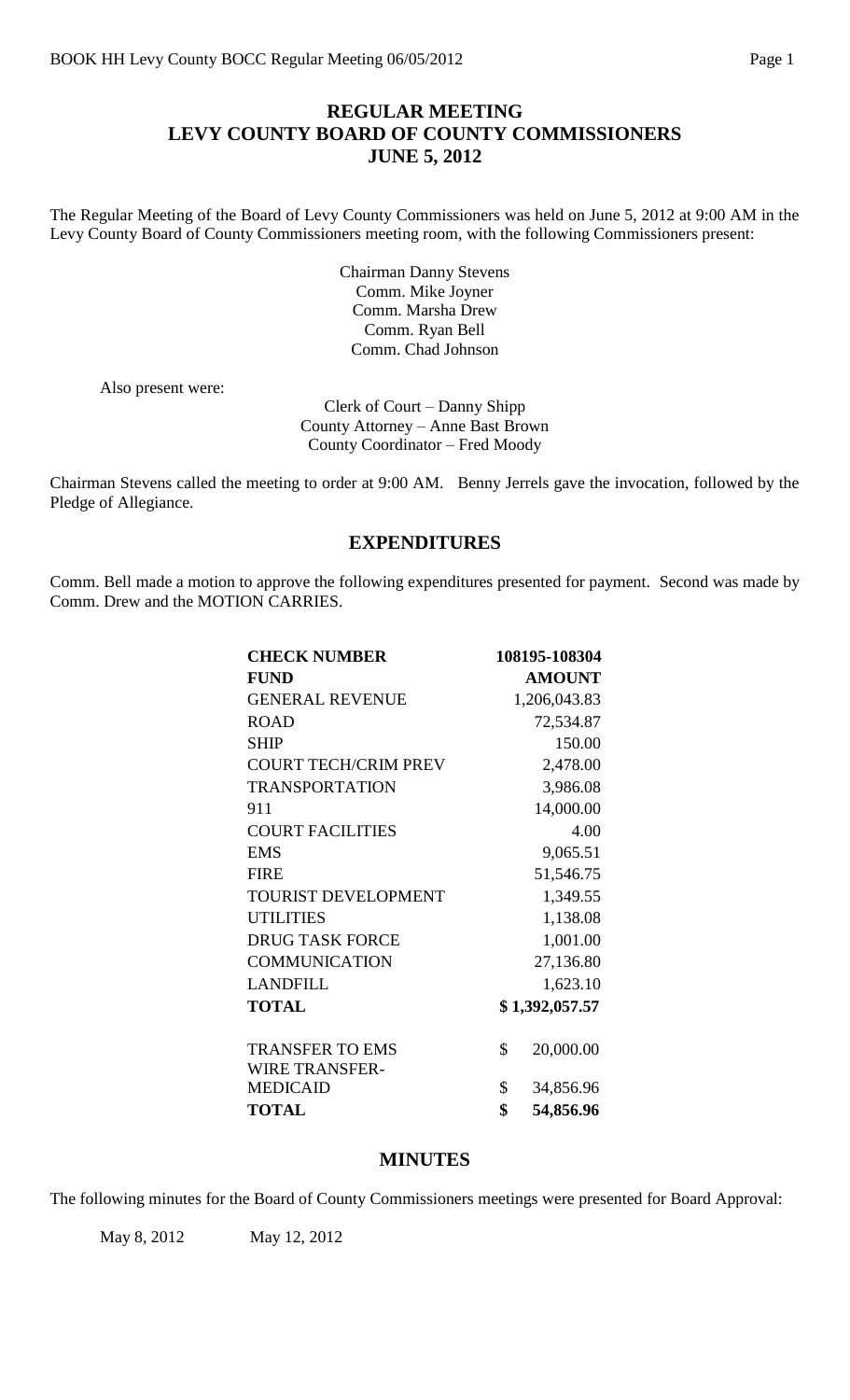Comm. Drew made a motion to approve the minutes for the Regular Board meeting held May 8, 2012 as presented. Second was made by Comm. Johnson and the MOTION CARRIES.

Comm. Johnson made a motion to approve the minutes for the Regular Board meeting held May 22, 2012 as presented. Second was made by Comm. Bell and the MOTION CARRIES.

### **SUPERVISOR OF ELECTIONS**

Connie Asbell, Supervisor of Elections A. Precinct Changes

Mrs. Asbell provided information to the Board and explained changes to the precincts and voting locations and requested Board approval.

Comm. Bell made a motion to approve changes to the precinct and voting locations as presented. Second was made by Comm. Drew and the MOTION CARRIES.

### **SUWANNEE RIVER WATER MANAGEMENT DISTRICT**

Steven Minnis, Suwannee River Water Management District A. Water Shortage Restrictions

Mr. Minnis presented information to the Board regarding the recently approved Modified Phase III Water Shortage Order by the Suwannee River Water Management District restricting water usage due to reduced rainfall taking effect on June 13<sup>th</sup>. It was explained it would be up to local Law Enforcement to enforce restrictions.

Comments from the audience were made by Renate Cannon and Barney Cannon.

The Commissioners agreed adopting a Resolution to encourage voluntary water conservation and to educate the public on water management practices rather than an Ordinance would be a wiser choice. The Commissioners agreed the Order and State Statute is already in place mandating water usage and were not in favor adding to the Sheriff's Department or Code Enforcement Department's already burdened personnel to police this Mandate.

Sheriff Smith spoke and agreed educating the public and encouraging water conservation would be the most sensible approach.

### **SOLID WASTE**

Benny Jerrels, Director

A. Request approval of Resolution 2012-34, authorizing the Chair to sign application for "Consolidated Small County Solid Waste Management Grant" and appointing the Director of Solid Waste as authorized representative under the grant.

Mr. Jerrels requested Board approval of Resolution 2012-34, authorizing the Chair to sign application for "Consolidated Small County Solid Waste Management Grant" and appointing the Director of Solid Waste as authorized representative under the grant. Mr. Jerrels stated the amount of the grant is \$70,588.

Comm. Drew made a motion to approve Resolution 2012-34 as requested. Second was made by Comm. Johnson and the MOTION CARRIES.

## **PLANNING**

Shenley Neely, Planning Director

A. Request approval of Resolution 2012-35, as required by Florida Statute Section 381.00651, periodic evaluation and assessment of onsite sewage treatment and disposal system.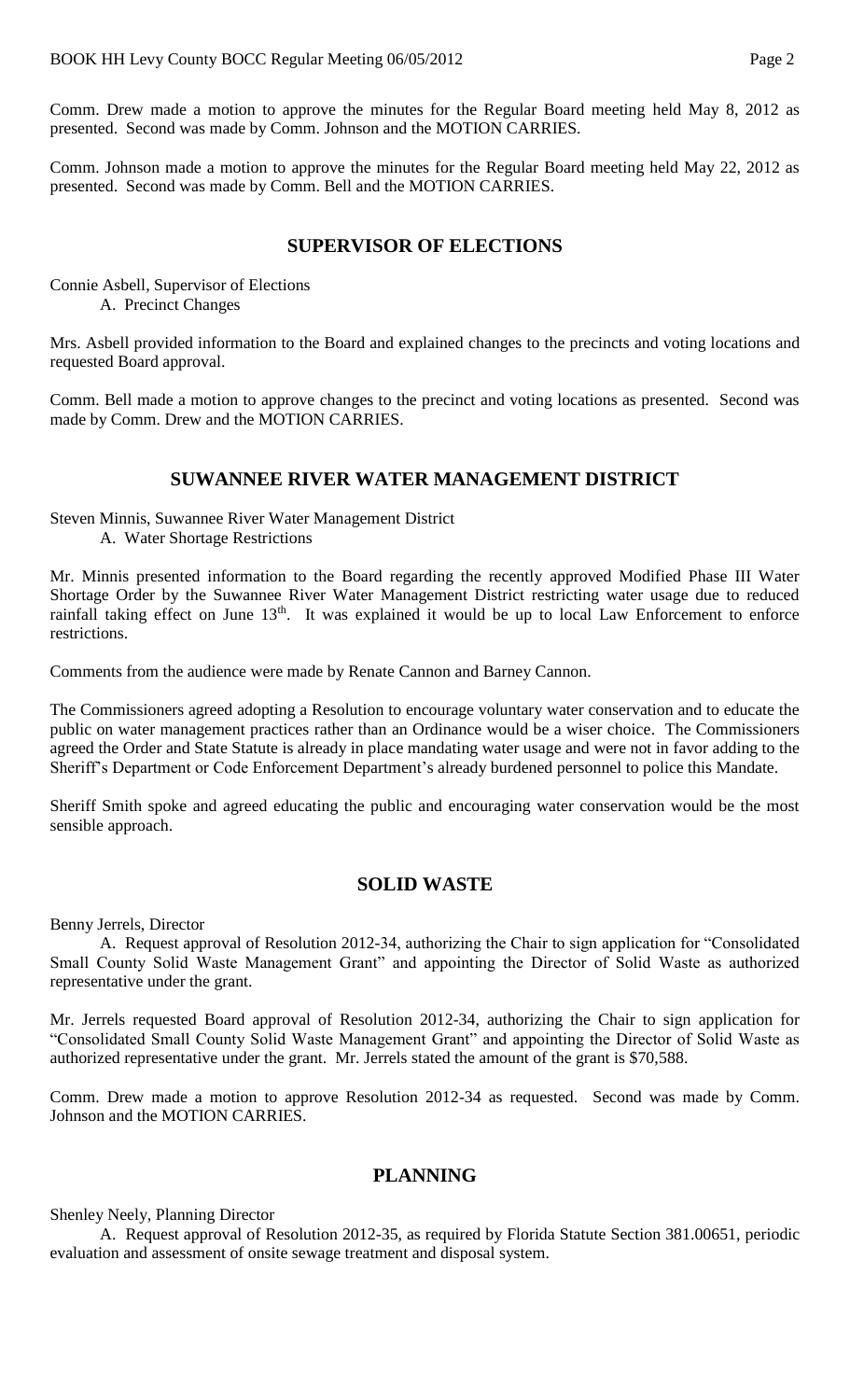Ms. Neely requested Board approval of Resolution 2012-35, as required by Florida Statute Section 381.00651 which requires local governments containing a first magnitude spring either opt-out by resolution or adopt by local ordinance an onsite sewage treatment and disposal system evaluation and assessment program by no later than January 1, 2013.

Comm. Johnson made a motion to approve Resolution 2012-35 as requested with corrections. Second was made by Comm. Bell and the MOTION CARRIES.

Roxanne Gruver, an onsite engineer with Florida Onsite Wastewater Association spoke from the audience and suggested having legal counsel look into this before voting and also the expressed the importance of educating the public on how to better maintain their own septic systems.

## **SHIP**

Shenley Neely, Director

A. Request approval of Modification number one (1) to the CDBG Grant Agreement.

Ms. Neely requested Board approval of Modification #1 to the CDBG Grant Agreement between the Department of Economic Opportunity and Levy County. The proposed modification is being requested to revise the County's Activity Work Plan to reflect current "Date Start" and "Date End" timeframes.

Comm. Drew made a motion to approve Modification #1 to the CDBG Grant Agreement as requested. Second was made by Comm. Johnson and the MOTION CARRIES.

## **ROAD DEPARTMENT**

Bruce Greenlee, Administrative Road Superintendent

A. Request permission to repair rock crusher at Gulf Hammock pit.

Mr. Greenlee requested Board approval to have the rock crusher at the Gulf Hammock pit repaired. There is only one quote from Southeast Equipment, Inc. in the amount of \$18,691.50, as they are the only company in the Southeast with a technician to do the work.

Comm. Bell made a motion to approve Southeast Equipment, Inc. to repair the rock crusher as requested. Second was made by Comm. Johnson and the MOTION CARRIES.

# **LEVY COUNTY TRANSIT**

Connie Conley, General Manager

A. Request approval of Medicaid Amendment No. 4 for continuation of services for the period of July 1, 2012 thru June 30, 2013; contract amount \$475,855.

Ms. Conley requested Board approval of the Medicaid Amendment No. 4 for continuation of services for the period of July 1, 2012 thru June 30, 2013. The amended amount is \$475,855.

Comm. Drew made a motion to approve the Medicaid Amendment No. 4 as requested. Second was made by Comm. Bell and the MOTION CARRIES.

B. Request approval of Resolution 2012-31 authorizing the filing of a Transportation Disadvantaged Trust Fund Grant Trip and Equipment application with the Florida Commission for the Transportation Disadvantaged; contract from July 1, 2012 thru June 30, 2013, contract amount \$320,950.

Ms. Conley requested Board approval of Resolution 2012-31 authorizing the filing of a Transportation Disadvantaged Trust Fund Grant Trip and Equipment application with the Florida Commission for the Transportation Disadvantaged; contract from July 1, 2012 thru June 30, 2013 in the amount of \$320,950.

Comm. Bell made a motion to approve Resolution 2012-31 as requested. Second was made by Comm. Drew and the MOTION CARRIES.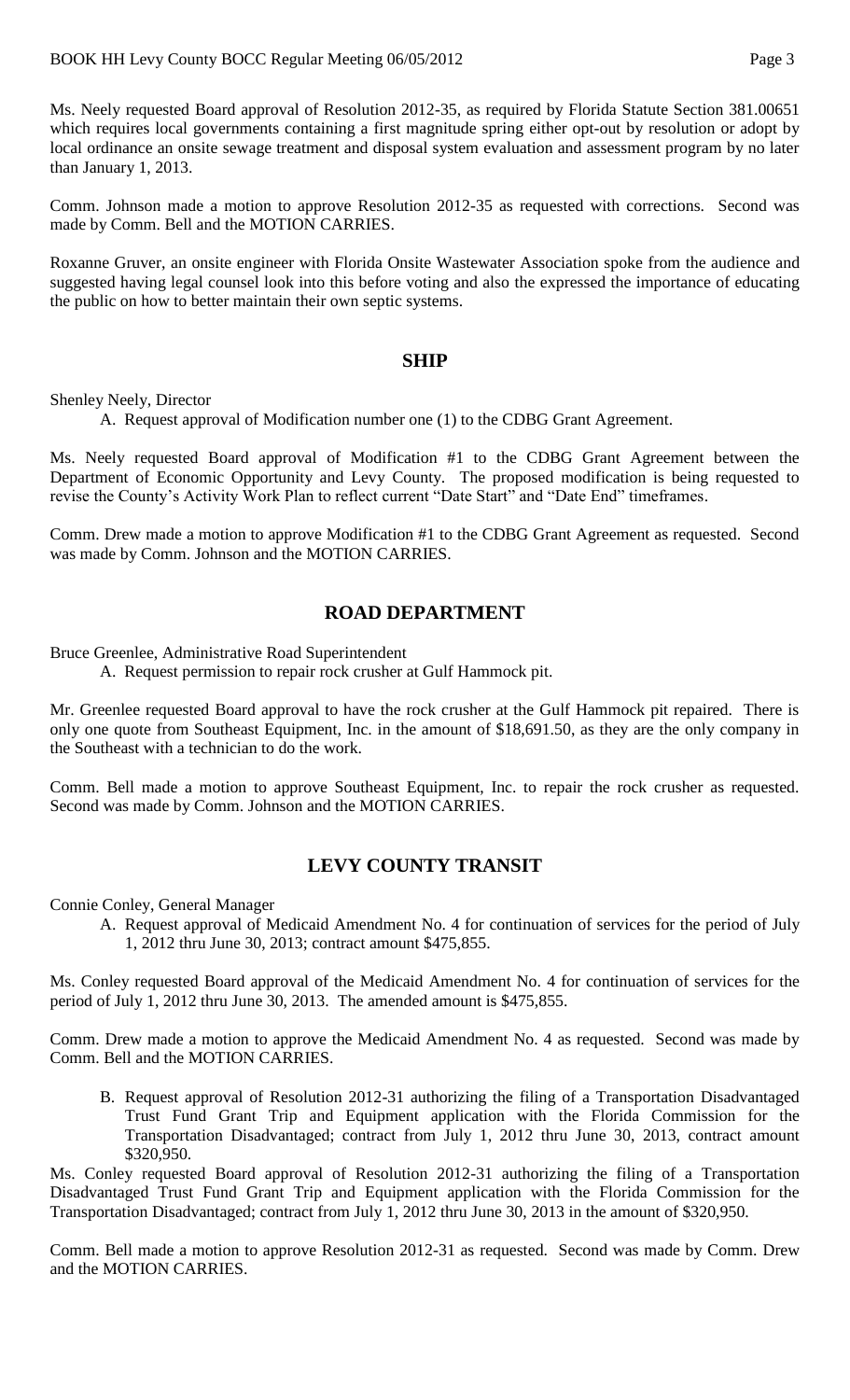C. Request approval of Resolution 2012-29 authorizing the Withlacoochee Regional Planning Council to file a Transportation Disadvantaged Trust Fund Grant application with the Florida Commission for the Transportation Disadvantaged; contract from July 1, 2012 thru June 30, 2013, contract amount \$17,861.

Ms. Conley requested Board approval of Resolution 2012-29 authorizing the Withlacoochee Regional Planning Council to file a Transportation Disadvantaged Trust Fund Grant application with the Florida Commission for the Transportation Disadvantaged; contract from July 1, 2012 thru June 30, 2013 in the amount of \$17,861.

Comm. Bell made a motion the approve Resolution 2012-29 as requested. Second was made by Comm. Drew and the MOTION CARRIES.

# **COUNTY AGENT**

### Albert Fuller, Director

A. Request permission to purchase a riding lawn mower.

Mr. Moody requested Board approval on behalf of Mr. Fuller of a riding lawn mower for the Ag. Center and presented the bids received:

| Lanes Yardware              | $60$ " cut | \$4,695.20 |
|-----------------------------|------------|------------|
| Lanes Yardware              | $52$ " cut | \$4,607.20 |
| Greensouth Equipment        | $60$ " cut | \$7,794.00 |
| <b>Greensouth Equipment</b> | $60$ " cut | \$5,750.00 |

Comm. Drew made a motion to approve the purchase of one of the mowers as above from Lanes Yardware, not to exceed \$4,700. Second was made by Comm. Johnson and the MOTION CARRIES.

Mr. Moody informed the Board of notification of the State Farm Service Agency in Levy County closing. Soil and Water and NRCS will remain in their current location.

Mr. Moody informed the Board the Clerk's Finance Department is working on budget figures in preparation of upcoming budget meetings to begin.

Mr. Moody reported to the Board today is the deadline to receive RFP's for insurance and next Tuesday is the date scheduled for interviews beginning at 9:00 A.M.

After discussion by the Commissioners, it was agreed to change the date for the interviews to June 19<sup>th</sup>, rather than on June  $12<sup>th</sup>$ .

The meeting recessed at 10:27 A.M. The meeting reconvened at 10:37 A.M.

## **PUBLIC COMMENTS**

Andy Andrews presented each Commissioner with a current copy of the Levy County Journal and spoke to the Board concerning where public notices from the Board are published. He questioned why the same notices were published more than once in all three of Landmark Communications newspapers recently costing the county \$600 more than if it had been published the one time they were published with the Levy County Journal. Mr. Andrews requested the Board consider their policies concerning legal notices and urged them to consider the Levy County Journal for their publishing needs.

# **NON AGENDA ITEM - LIBRARY**

Lisa Brasher, Library Director requested Board approval to hear a non-agenda item.

Comm. Drew made a motion to hear a non-agenda item. Second was made by Comm. Bell and the MOTION CARRIES.